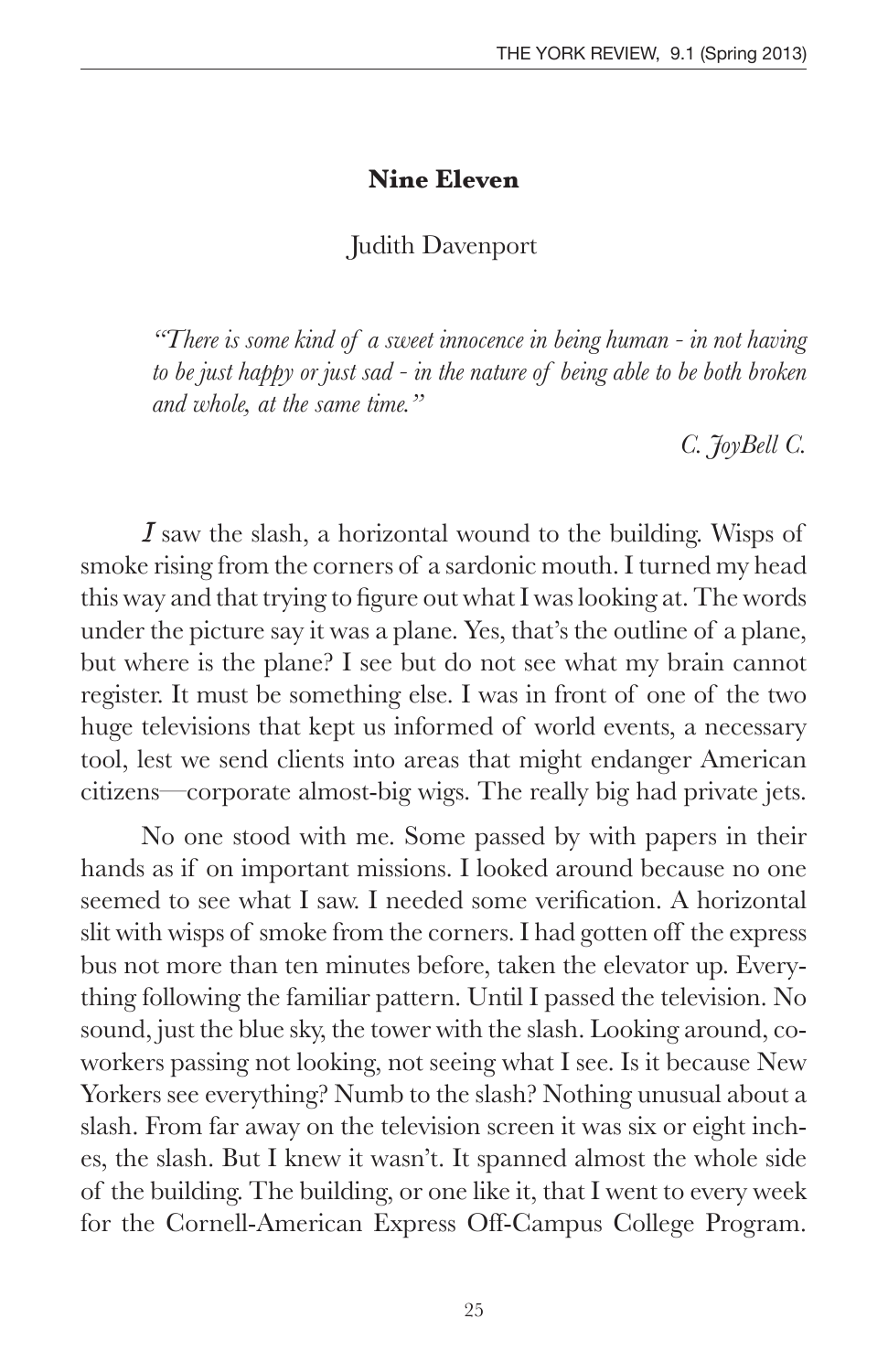Then in the background, I see the plane, it's in back of the towerwith the slash. Then it hits the building. I feel my stomach flip. "Look, look," I'm shouting now. "Look, look." I grab someone. They are still not looking. I start bawling and wonder how no one but me can see, understand that someone was sitting at a desk. Did they run away from the nose of the plane as it pushed its way into their space? Did they see it through their windows and have a chance to jump out of the way?

Every Thursday, I had stood on Broadway waiting for the express bus going back to Queens after attending classes held in one of the towers. On many occasions, as I stood waiting, I looked and marveled that a tower that touched heaven seemed to be balanced on such small legs. Many people could walk between them with plenty of space. Hell, you could fit another building under it. I would wonder, how did those columns support all the desks, computers, bathrooms, chairs, filing cabinets, cubicles? I added little-thought-of items, too, like the shoes every woman has under her desk; they must contribute some serious weight. Yet, the columns did not seem to feel the burden. I thought of silly things like that while waiting and marveling at man's ingenuity and wondering why he can't stop killing the other.

"Oh my god!" someone said; at last, someone was paying attention. "Isn't that the building where Marsh & McLennan is?" Bridget's sister was a co-worker. Someone said to go get her. I forget her name now. Now some of the office was no longer in the New Yorker coma where nothing is news. Now they could see what I see. It's their turn now to join me where I've been since walking into the office. I haven't moved to put my pocketbook down or go to my desk. I'm sure someone will ask what's going on, ask what I am looking at. I can only look and try to understand. Bridget's sister and a group of us stood eyes fixed. "What floor?" someone finally says. Bridget's sister named the floor. I think it was seventy-three. Pointing and counting, the group began at the top subtracting seventy-three from the total to see how many to count down. "No," we decided in unison. We must have miscounted. Start again. I don't know how many times we counted before someone said to call. Someone asked if Sigrid was supposed to be there for a meeting. Nothing said to confirm her whereabouts, only that she hadn't come in yet. No, I think Sigrid was supposed to come to our office for a meet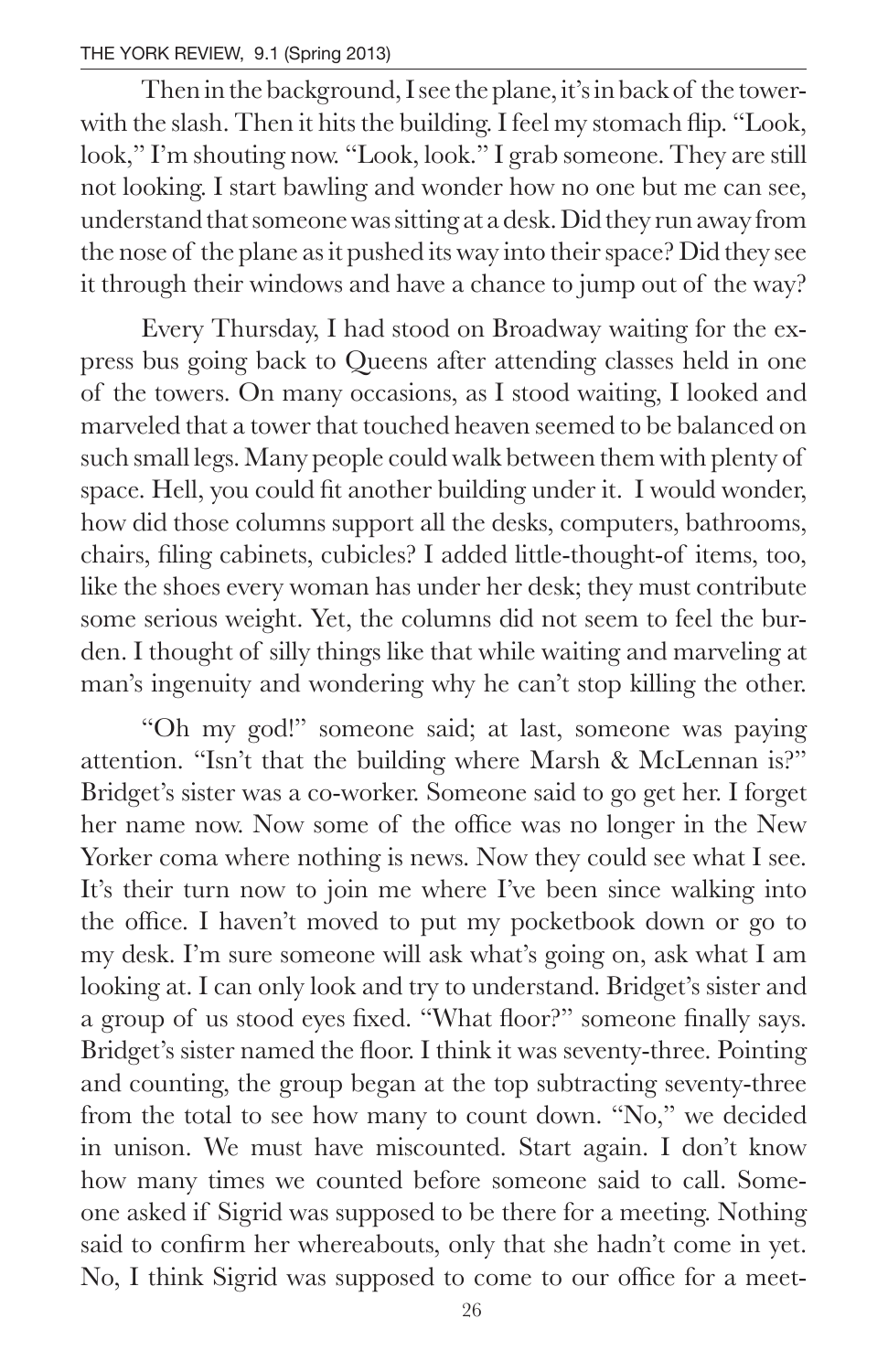ing. Anyway her name was mentioned. We never saw her again.

Some disperse to make their prioritized calls, but my feet are lead, my eyes trying to make sense of what I see. For a half millisecond, there is some part of me that tells me that I'm supposed to be working. My supervisor walks by but I don't move. She doesn't say anything, doesn't look up at the horror unfolding, keeps walking. We count again. Bridget's sister returns, no answer. Now screams of realization escape from the depths of our bellies and sear our throats, we stop counting and begin crying and shaking our heads no, no, no, as if that will nullify what we see.

 I am wrenched away from the screen. I can't look anymore. Thoughts of my family. I pray. We go through the names of who, besides Bridget, works at Marsh. American Express is a big company, but Corporate Travel people know each other because we move from account to account. There is hardly an account you can transfer to where you don't know at least one or more people. I knew people at Marsh including Bridget. I knew Bridget before I knew her sister; maybe that's why I can't remember her sister's name.

I tried to comfort her sister by telling her lies; lies that I had to tell myself, too. The TV's sound was turned up. It was seventyseven and above. It was going to be OK. Bridget and the rest of Marsh were OK. They were four floors down, they had a chance. Didn't they? I imagined pictures of the plane sitting cleanly on the seventy-seventh floor. I couldn't imagine reality. I didn't see the mangled bodies and desks. I saw confetti falling in the air. VJ said it was bodies when I spoke to her later. She said she almost got hit by one. She worked there and was just coming out of the subway on her way to work. She managed to escape into a doorway when the building came down. She said the daylight had turned blacker than midnight. Someone pulled her to survival.

Melissa was in Florida. I called Christine. She said she was OK. I called home. Sandy said Robby had been deployed to the site, no contact. She was scared. So was I, but again I lied to comfort her and Bridget's sister. Hailey was going to turn four years old on September 13th. Daddy had to come home. I had my ticket to visit Melissa that Friday. She was so upset, cry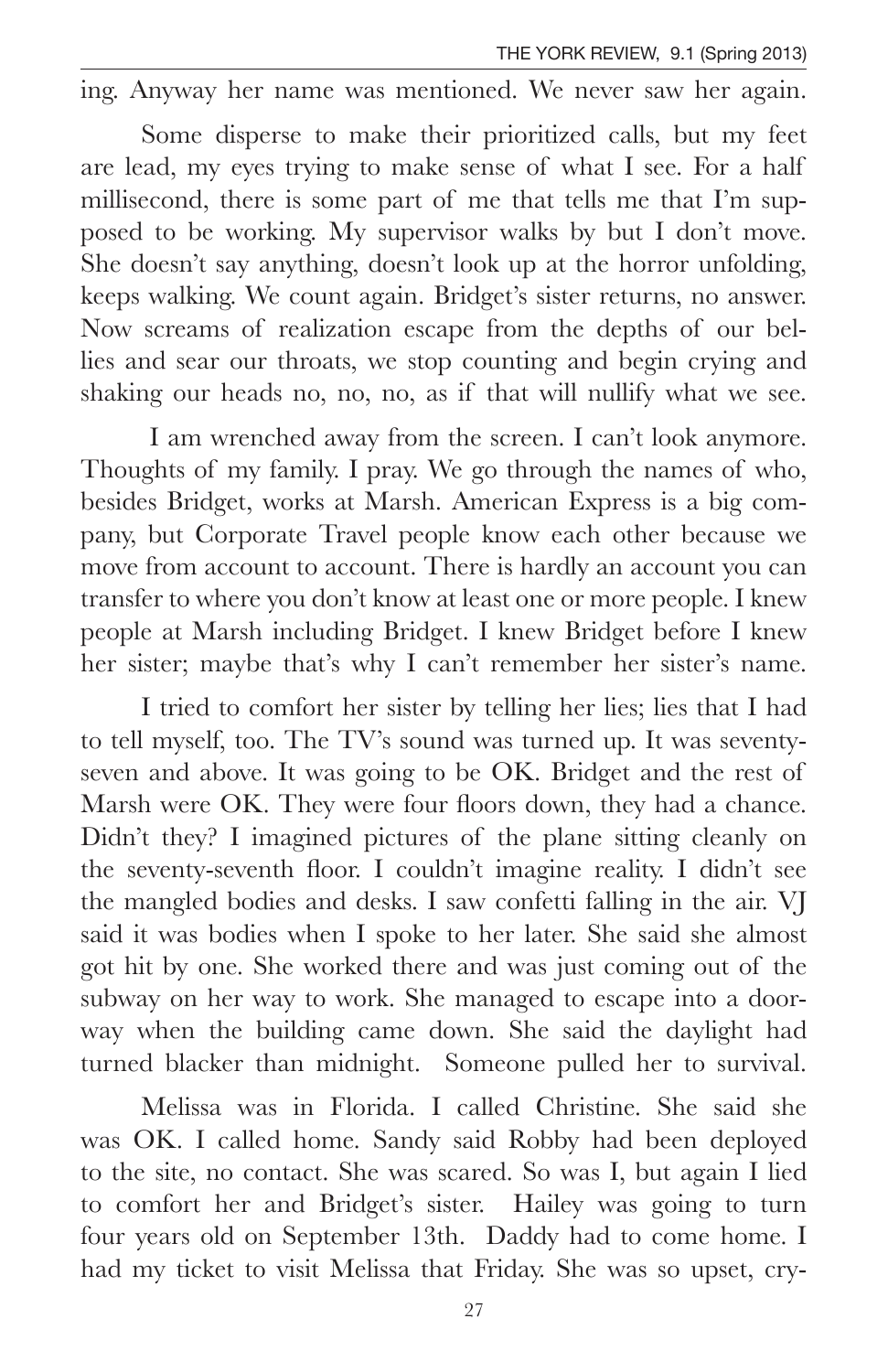ing hysterically, especially when she knew her brother was down there and couldn't be reached. Lying didn't console her. It broke my heart that she was so far away, too far for a mother's hug.

Sandy told me that Robby was just getting off his tour and they sent him down there to help. He, his partner, and their ambulance. Robby came home late that night covered head to foot in ash. His partner did not. I met him at the front door. He disrobed outside, putting his uniform in the garbage bags we offered, and washing off some of the dirt and death before he came in. I saw the second plane in back of the tower. Saw it circle around and hit. I was relieved. My son was alive. I could breathe again. I hadn't realized that my breath had been locked in my chest since I saw the slash.

Bridgette, Lucy, Lisa, Ben, I had worked with each of them. Sigrid was supposed to come to our office that morning. Someone said she stopped for coffee at Marsh that morning. Lisa Yvonne was born July 13, 1966. I worked with her at the Young and Rubicam account. I have her funeral card, too. She left a husband and a little girl-child. There was a slide- show of her life at her funeral. Her little daughter was too young to fully grasp it all. I was a grandmother and I didn't grasp it all, at all. Gennady, Yvonne, Anne, Karen, Loretta and Paul, eleven American Express Corporate Travel employees in all. There were separate funerals and one joint memorial service at The Riverside Church in Harlem. It seemed the funerals would never stop. Lucy was never found. Maybe she was close to a window. Though she was grown, she still lived at home as was the custom in Italian families. Females went from parents to husbands. Lucy didn't get that chance. I liked her. I liked them all, the ones I had worked with.

Robby went to funerals a lot, too. As an EMT, he knew many first responders. Only fate and the traffic from Queens to get down to the WTC saved him. His partner's wife was also an EMT working for a different company. She had also been sent. Robby's partner knew that and when the buildings started to come down, thinking that his wife was in the building, he ran in rather than away. He left a baby and an inconsolable wife. Robby corrected me about his partner. His partner's wife was working in the second building. She had been evacuated; he didn't know. My son ran away from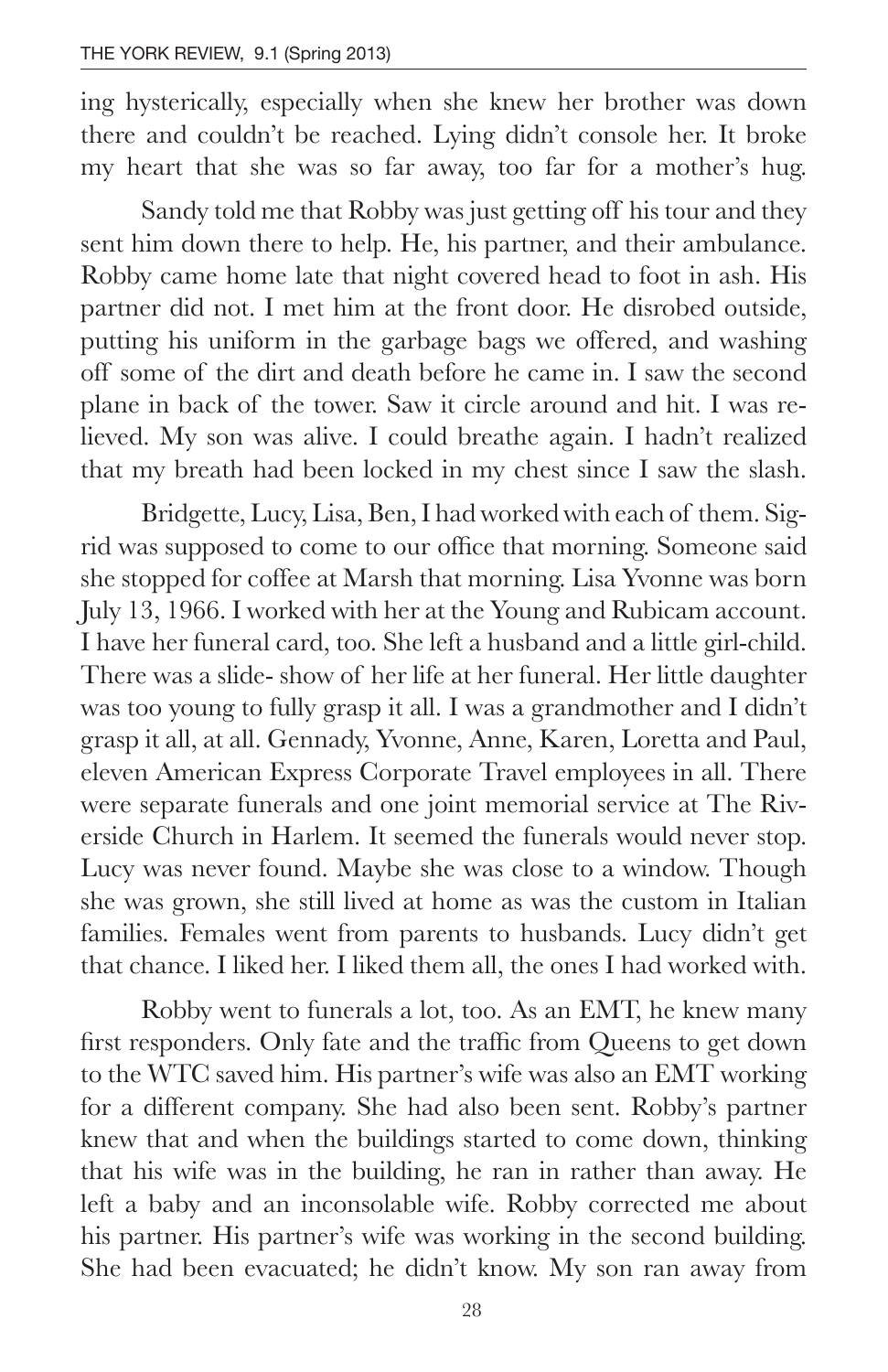the falling building; ran for his life. His partner ran toward his wife.

I asked Robby about that day, what he remembered about that day. He said: He was deployed. When they got there, they were stopped at a staging area. They gave their badge numbers and I.D.'s to a fire chief. They helped the injured. He came home. End of story. No mention of what he saw, heard, smelled, touched, or tasted during the more than seventeen hours he was out of communication with us. I didn't press. I know when to leave it alone. I left it alone. His job sent him for counseling.

I asked Robby's wife, Sandy, if she remembered how I got home. She remembered more. She remembered that I got home about 4 or 4:30 PM. I thought I got home at night. I remember looking out the window from work. I could see Third Avenue. It was a sea of people, no cars, just people walking in the middle of the street. I'm sure that's what I saw. Sandy said I tried to console her by saying that everything was going to be OK, and that Robby was OK.

Judith Greenberg contends that "Trauma creates a struggle between the 'urge to know' and the 'need to deny'." I needed to deny.

I realize now that I probably should have sought some therapy. I didn't really talk about it too much. Did not go to see Ground Zero or to any remembrances. The funerals were enough, too much. I guess I just felt lucky that my children and closest friends survived. My son doesn't talk much about his feelings, not even to his wife. I don't talk much. Pushing to remember is not an easy task. The office where I worked closed. Sixty people had sixty days to find another job or we would be terminated. I was unable to and became one of the "displaced employees". I didn't have time to think about whether I needed help. I had to find a job.

The years have vanished; I've hidden from that day. Some days, I feel guilty for not focusing on how fortunate I am. But underneath there is "the feel of disaster still and forever in my bones" as Ruth Kluger says in her Holocaust memoir. I don't want to seem cowardly about the whole thing. After all, I didn't have to run for my life, watch bodies rain from the sky, beg for water, inhale the dust of death or bandage a wound. I didn't or lose a limb, a family member, or my life.